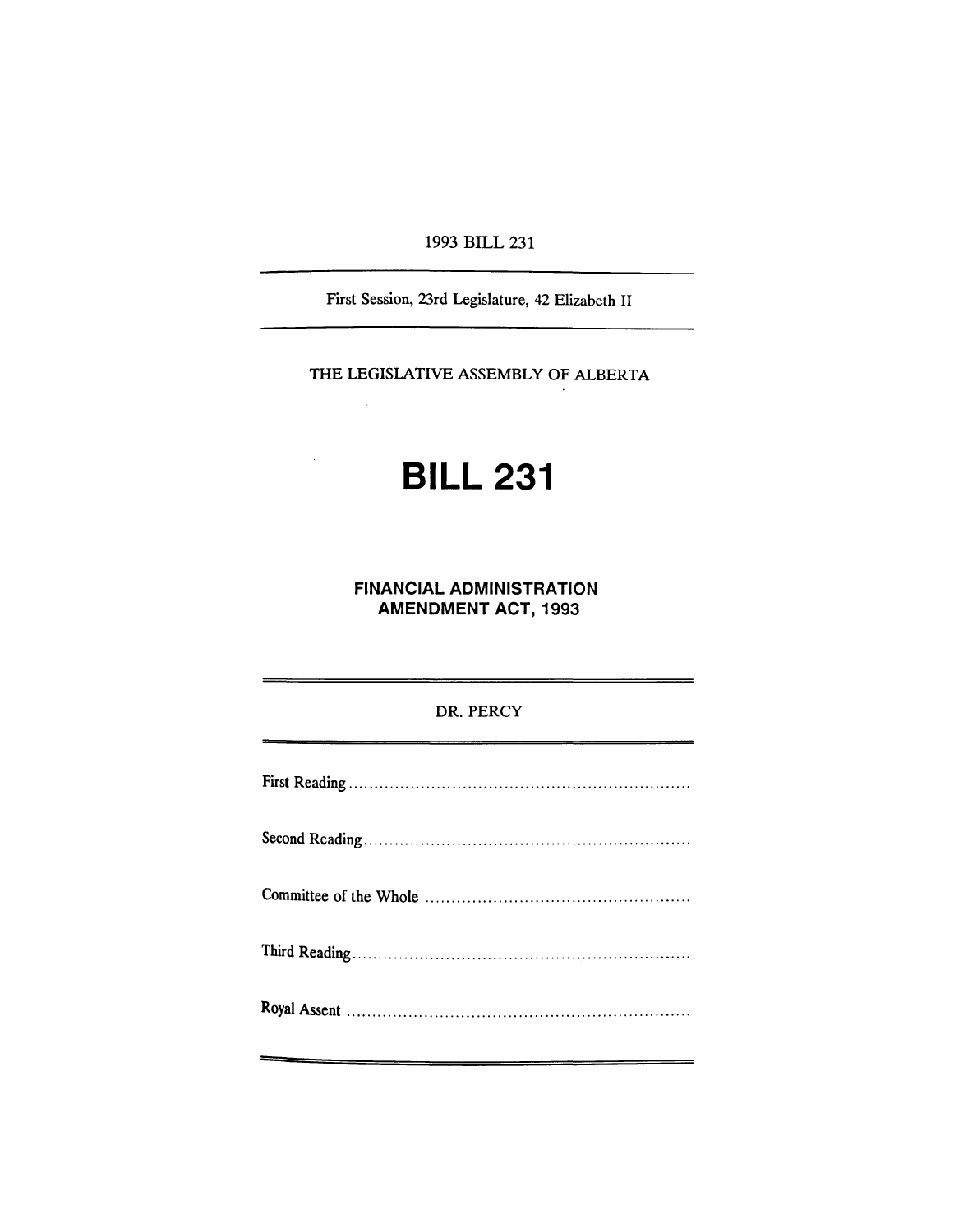*Bill 231 Dr. Percy*

# **BILL 231**

#### 1993

## **FINANCIAL ADMINISTRATION AMENDMENT ACT, 1993**

*(Assented to* , 1993)

HER MAJESTY, by and with the advice and consent of the Legislative Assembly of Alberta, enacts as follows:

- 1 *The Financial Administration Act is amended by this Act.*
- *2 Section* 78(1) *is repealed and the following is substituted:*

78(1) When the Provincial Treasurer has prepared the public accounts for a fiscal year, he shall:

(a) subject to subsection (b), lay the public accounts before the Legislative Assembly by September 30 of the fiscal year following the fiscal year with respect to which the public accounts are prepared; and

(b) where the Legislature does not convene or reconvene until on or after September 30 of the fiscal year in which the public accounts are required to be tabled pursuant to subsection (1), lay the public accounts before the Legislative Assembly at the earliest possible day after the session is convened or reconvened.

(c) where the Legislature does not convene or reconvene until after September 30 of the fiscal year in which the public accounts are required to be tabled pursuant to subsection (1), the Provincial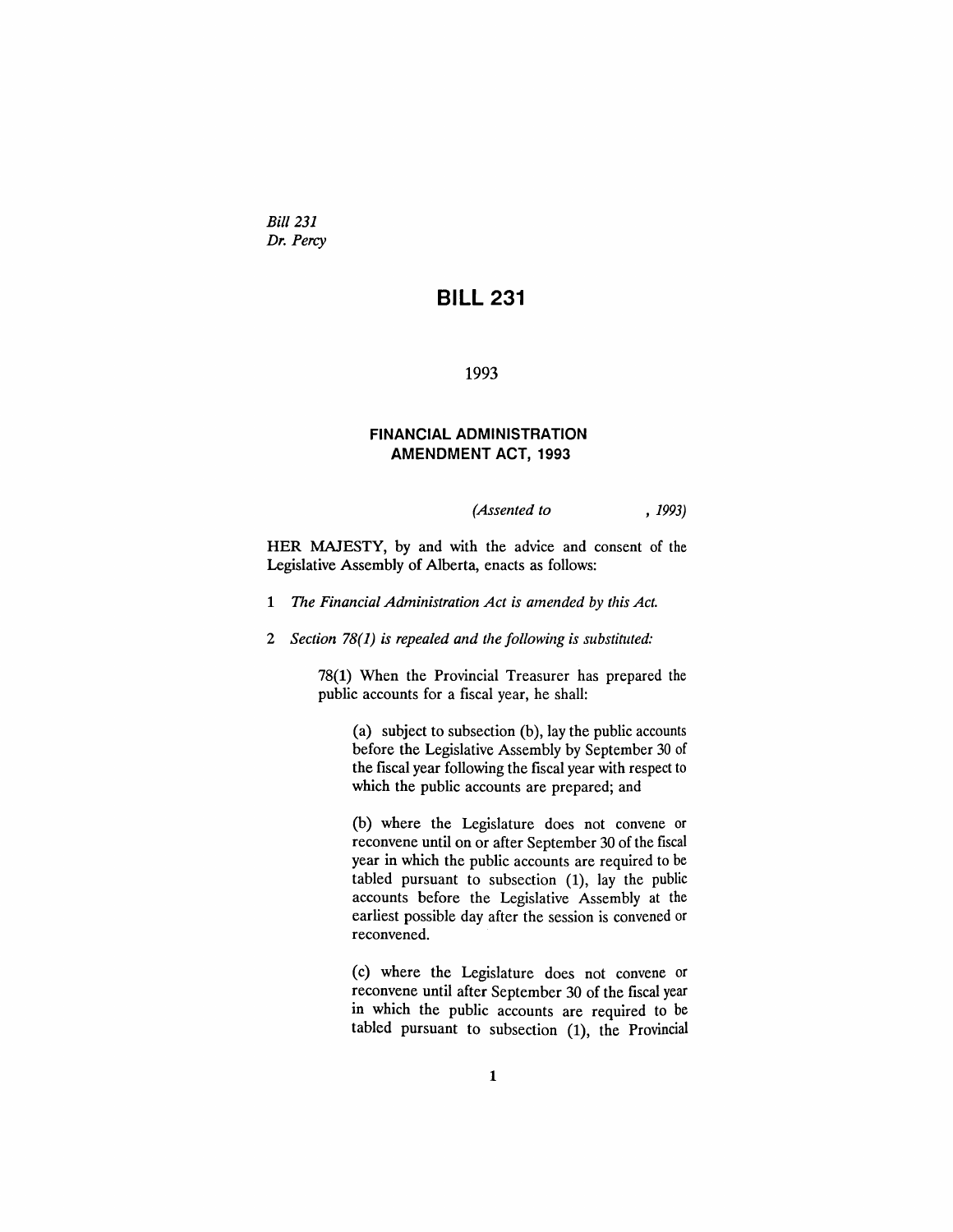## Explanatory Notes

- 1 Amends chapter F-9 of the Revised Statutes of Alberta 1980.
- 2 Section 78(1) presently reads:

78(1) When the Provincial Treasurer has prepared the public accounts for a fiscal year, he shall lay them before the Legislative Assembly if it is then sitting, and if it is not then sitting, within 15 days after the commencement of the next ensuing sitting.